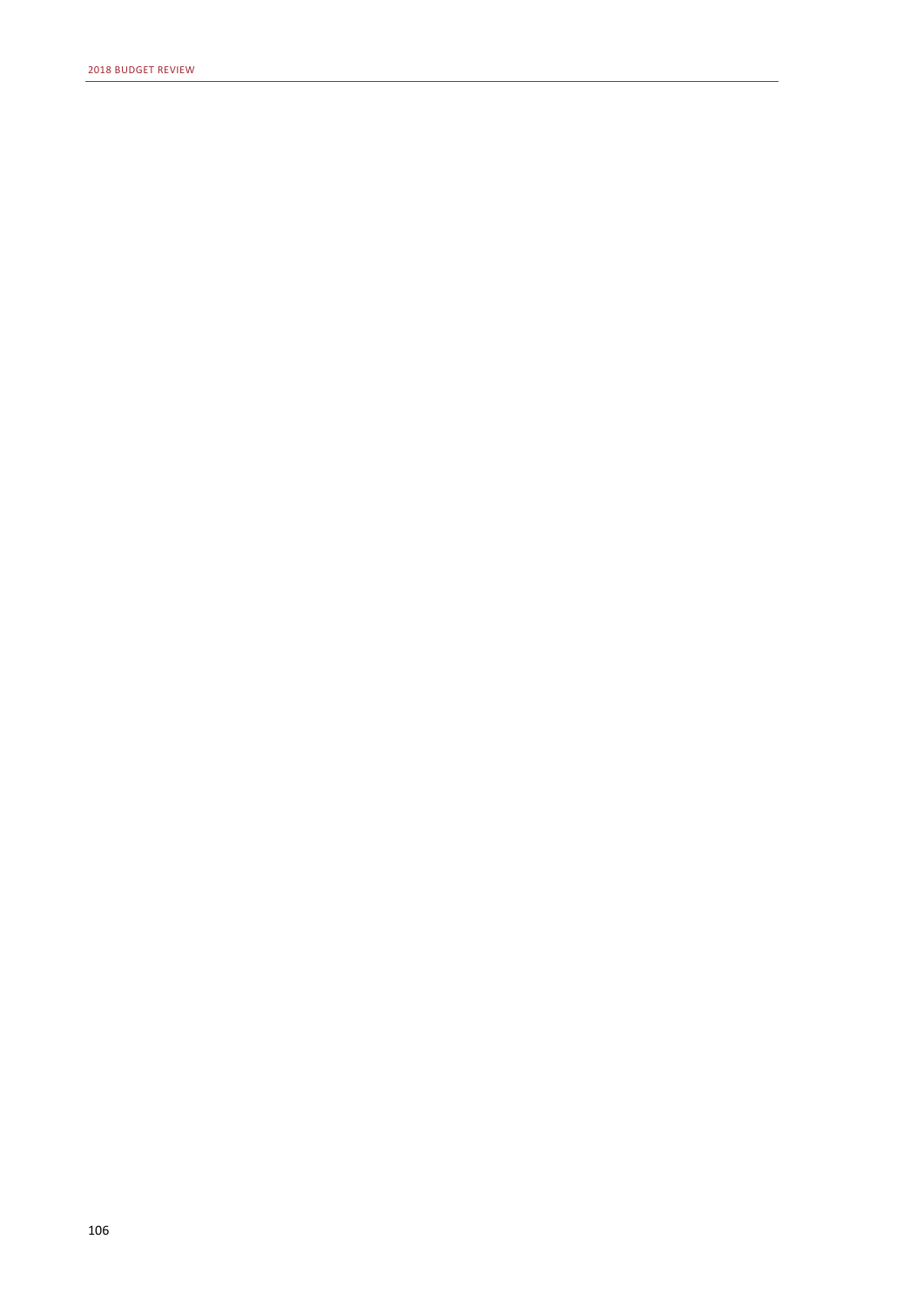# A

# **Report of the Minister of Finance to Parliament**

# **Introduction**

Section 7(4) of the Money Bills Amendment Procedure and Related Matters Act (2009) prescribes that the Minister of Finance submit a report to Parliament at the time of the budget. The report details how the Division of Revenue Bill and the national budget give effect to (or the reasons for not taking into account) the recommendations contained in:

- Budgetary review and recommendation reports submitted by committees of the National Assembly in terms of section 5 of the act.
- Reports on the fiscal framework proposed in the *Medium Term Budget Policy Statement* submitted by the finance committees in terms of section 6 of the act.
- Reports on the proposed division of revenue and the conditional grant allocation to provinces and local governments set out in the *Medium Term Budget Policy Statement* submitted by the appropriations committees in terms of section 6 of the act.

## **Budgetary review and recommendation reports**

Section 5 of the act sets out a procedure to be followed by the National Assembly, through its committees, for assessing the performance of each national department before the national budget is introduced. This procedure provides for committees to prepare budgetary review and recommendation reports that assess the department's service-delivery performance given available resources, as well as the effectiveness and efficiency of the department's use and allocation of those resources. The reports may also include recommendations on the use of resources in future.

The relevant portfolio committees tabled their reports in October and November 2017. Given the large number of reports, a separate document will be tabled in Parliament with detailed responses to the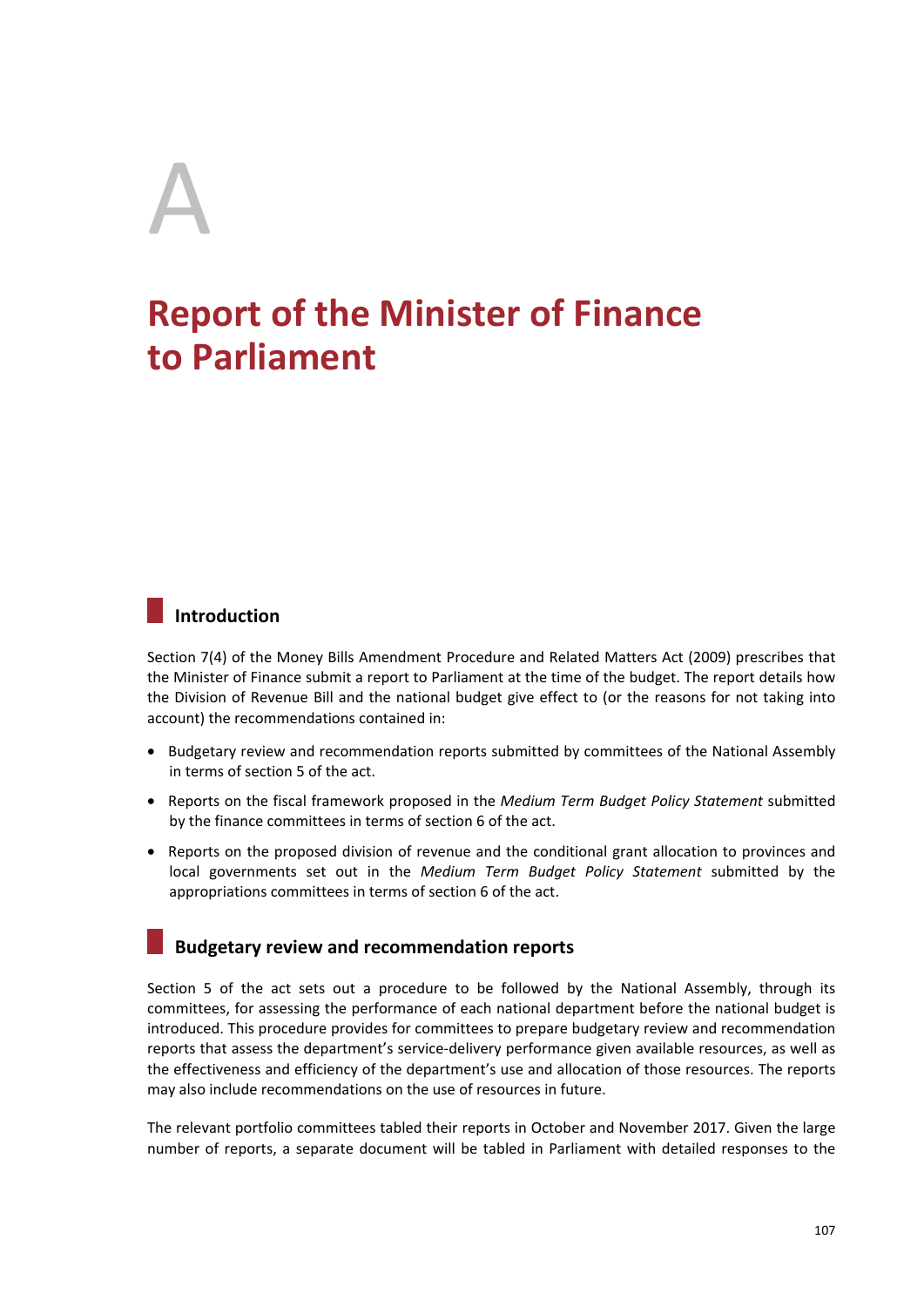portfolio committees' recommendations. In many instances, the different committees made similar recommendations. Below is a summary of the common issues raised.

### **General issues**

- A new funding model for the National Health Laboratory Service should be developed and the disputes regarding historical debts owed by provincial departments of health to the service should be resolved.
- A long-term funding arrangement should assist departments with losses caused by foreign currency exposure.
- Underfunding the post-school education system restricts achievement of the National Development Plan's goals.
- The Decent Work Commission should be adequately resourced to ensure the timely implementation of the national minimum wage.
- The Directorate for Priority Crime Investigation should be established as a separate budget vote independent from the South African Police Service.
- The nuclear procurement plan should not be pursued at the expense of the financial sustainability of Eskom and the country.
- A strategy is needed to reduce state-owned companies' reliance on government guarantees.
- Farmer support programmes, especially those linked to the revitalisation of agriculture, agroprocessing and small business development, should be reviewed to avoid programme duplication across government.
- Monitoring and evaluation of the *municipal infrastructure grant* should be improved to ensure that the allocation related to the municipal facilities project is used effectively.
- The funding model for the Commission for Gender Equality should be aligned with the rest of the Chapter Nine institutions.
- The roles and responsibilities of different spheres of government for the provision of water services should be clarified.
- Issues raised in previous budgetary review and recommendation reports should be addressed.

A range of parliamentary committees recommended that additional budget allocations be made available to establish new entities, implement new policies and enhance existing programmes. However, the scope to provide additional funding is limited given the constrained fiscal outlook. Departments, public entities and constitutional institutions have to reprioritise funds within their existing baselines to fund new priorities. Should the fiscal outlook improve, recommendations for additional funding may be considered in future budgets.

The rest of this report details the Minister of Finance's response to matters contained in the other committee reports. Where different reports make the same recommendations, responses have not been repeated.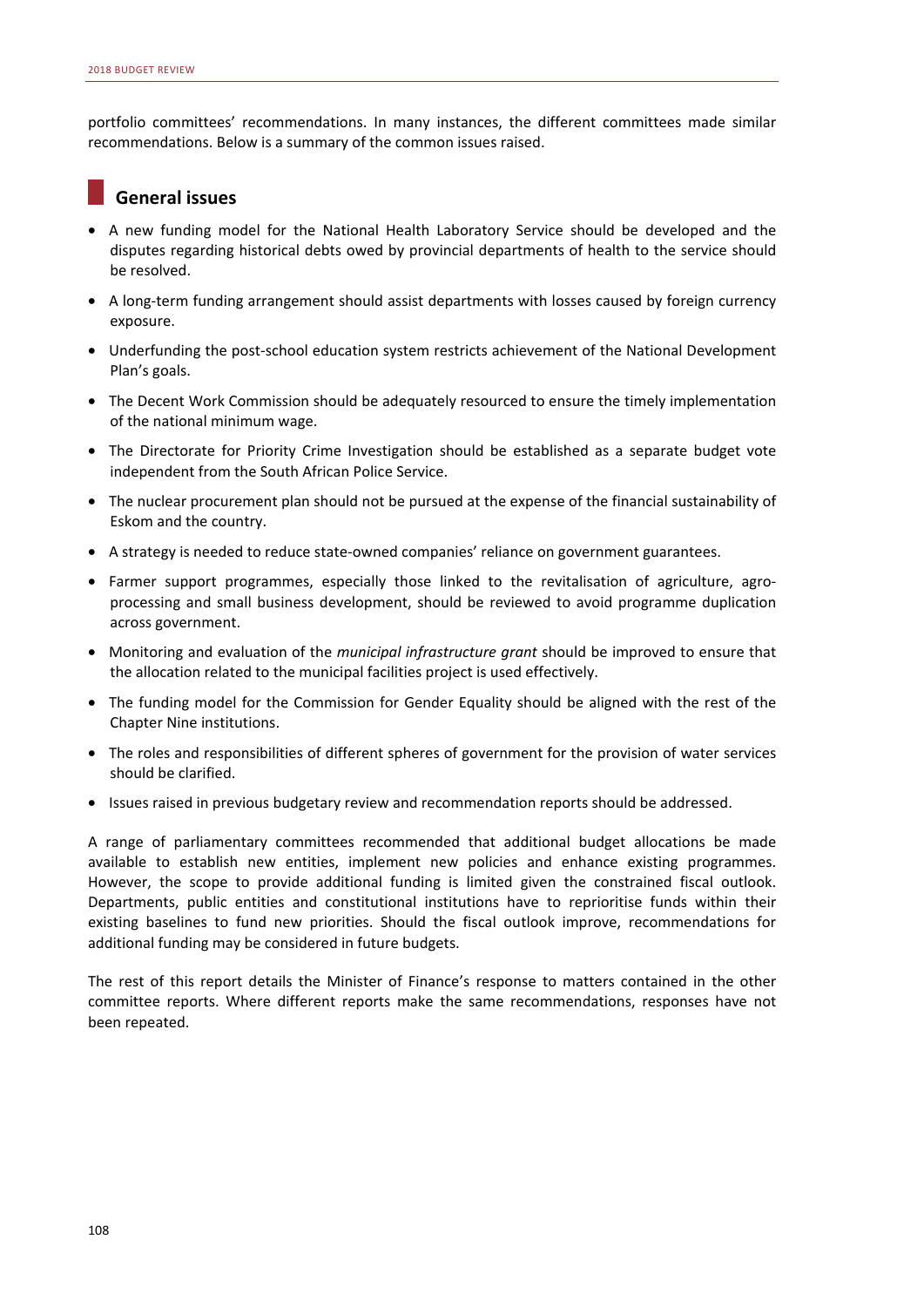# **Recommendations of the Standing Committee on Appropriations on the 2017 Medium Term Budget Policy Statement**

#### **Managing accruals in public institutions**

*The Minister of Finance should ensure that the National Treasury develops and implements mechanisms to prevent the build-up of unpaid accounts that contribute to a hidden deficit. These mechanisms would include strategies to clear accruals across government, prevent new accruals, make provision in public institutions' budgets to address accruals, and use information and communications technology and other systems to control expenditure.* 

Issues in the management of accruals are a result of inadequate controls established by accounting officers, rather than a failure of information and communications technology. The National Treasury has issued regulations that require the accounting officers of departments to pay invoices within 30 days of receipt under the Public Finance Management Act (1999). Bi-monthly reports of non-compliance are provided to the Forum of South African Directors-General. The National Treasury, the Department of Planning, Monitoring and Evaluation, the Department of Small Business Development and the Department of Trade and Industry have engaged with suppliers to note their concerns. In several instances, the National Treasury and the Department of Planning, Monitoring and Evaluation have mediated disputes between departments and suppliers. Departments are required to submit their annual reports to the Standing Committee on Public Accounts, which oversees timely payments and good financial practices. In several instances, departments overspend and then use accruals to ensure that unauthorised expenditure is not recorded. This constitutes a serious breach of the Public Finance Management Act and the committee should take appropriate steps with accounting officers in such cases.

#### **Public participation in the budget process**

*The National Treasury, in partnership with the Department of Planning, Monitoring and Evaluation, should embark on budget outreach programmes that educate all stakeholders and the general public on the work of the Presidential Fiscal Committee to stabilise national debt, and on proposals to narrow the deficit, stimulate economic growth and build investor confidence. These departments should also educate stakeholders on the steps being taken to fund unfunded and underfunded policy interventions. These include additional funding for the post-school education and training system, national health insurance, qualified teachers for Grade R, the implementation of the Defence Review, land restitution and large infrastructure projects. These outreach programmes will ensure that the public is informed about government's policy choices, which will help build trust and transparency.* 

Trade-offs are discussed in extensive detail in the budget documents, such as the Budget Review, the People's Guide to the Budget and the Estimates of National Expenditure. The People's Guide is published in several official languages. These documents contain extensive information on the availability and use of resources available to government. They are also transparent about the feasibility of different programmes. The National Treasury will discuss with the Department of Planning, Monitoring and Evaluation how to improve the public's understanding of the budget and the decisions informing it. The National Treasury has planned several budget outreach events at higher education institutions to improve public participation in the budget process. The events will take place following the 2018 Budget in February. Students, civil society and the public are invited to attend these presentations, which discuss the economic forecast, government's fiscal policy objectives and measures to improve living standards. These outreaches will run from 26 February to 9 March at the University of Mpumalanga, the Central University of Technology, the University of KwaZulu-Natal, Nelson Mandela University, the University of Limpopo, the Vaal University of Technology and Sol Plaatje University.

#### **Higher education infrastructure**

*The National Treasury should consider developing cost-control instruction notes for infrastructure projects at higher education institutions, similar to the cost-control instruction notes governing school construction.*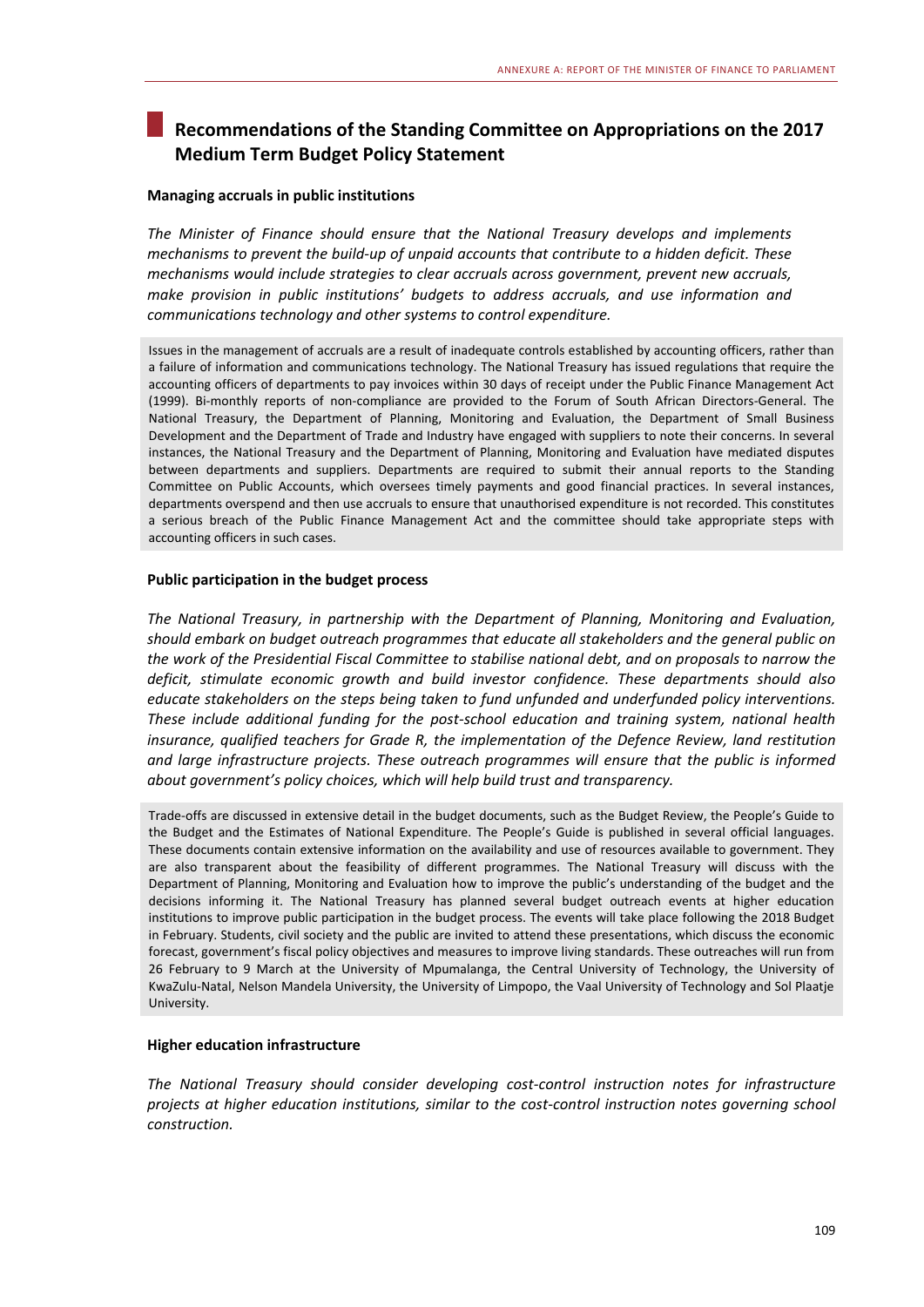Infrastructure grants to higher education institutions are subject to rigorous performance and financial monitoring and oversight by the Department of Higher Education and Training to ensure that these grants are used efficiently and for the intended purpose. Monitoring takes place throughout the year and independent external auditors provide annual audited progress reports on institutional expenditure. The National Treasury will work with the Department of Higher Education and Training to strengthen the existing expenditure management processes by exploring the development of cost-control instruction notes for infrastructure projects.

#### **Managing fiscal risks**

*The National Treasury should expand the scope of the fiscal risk statement to include long-term fiscal projections that span the timeframes outlined in the National Development Plan. The fiscal risk statement should include government's risk appetite, determine the benefits perceived from specific risk-related activities and assess the potential costs should that risk materialise, including the costs of different policy responses. This will help align resource planning with long-term fiscal sustainability.* 

The National Treasury uses a long-term model to assess fiscal risks and spending pressures. South Africa is currently the only country outside of the Organisation for Economic Cooperation and Development to implement a long-term fiscal model. The model makes forecasts beyond the timeframe of the National Development Plan. The most recent model projections are included in the 2017 *Medium Term Budget Policy Statement*'s fiscal risk statement. The National Treasury's goal in developing a fiscal risk framework is to encourage a discussion about the choices facing the country and public finance limitations in the long term. It continues to engage with local and international experts to improve the framework.

#### **Accelerating economic growth through microeconomic reforms**

*The National Treasury and all relevant stakeholders should develop and implement a detailed programme of microeconomic reforms and other measures to boost business confidence and accelerate inclusive growth. This programme should be incorporated into dialogues with legislatures, departments and other role players and then urgently implemented.* 

In response to weak economic growth, government has prioritised certain policies that will increase confidence, such as ensuring that fiscal policy is sustainable, stabilising state-owned companies and creating policy certainty by finalising key legislative and policy processes.

Government's microeconomic reforms are contained in the National Development Plan and expressed for implementation through the Nine-Point Plan. Implementation of these reforms is managed and monitored through the economic sectors, employment and infrastructure development cluster, which reports directly to Cabinet.

#### **Ensuring high-quality audits**

*The National Treasury and all relevant stakeholders should develop and roll out a detailed programme ensuring that internal audit units and audit committees, as part of the governance system within departments and state-owned entities, are held to account for executing their functions competently. Internal audit units and audit committees must be prepared to recognise and report:* 

- *Corruption*
- *Abuse of authority*
- *Failure to provide equity*
- *Failure to provide quality and relevant information*
- *Failure to follow due process in the implementation of governmental policy or regulatory activities.*

The Minister of Finance will develop an audit practice note for all accounting authorities to enhance execution of their fiduciary duties.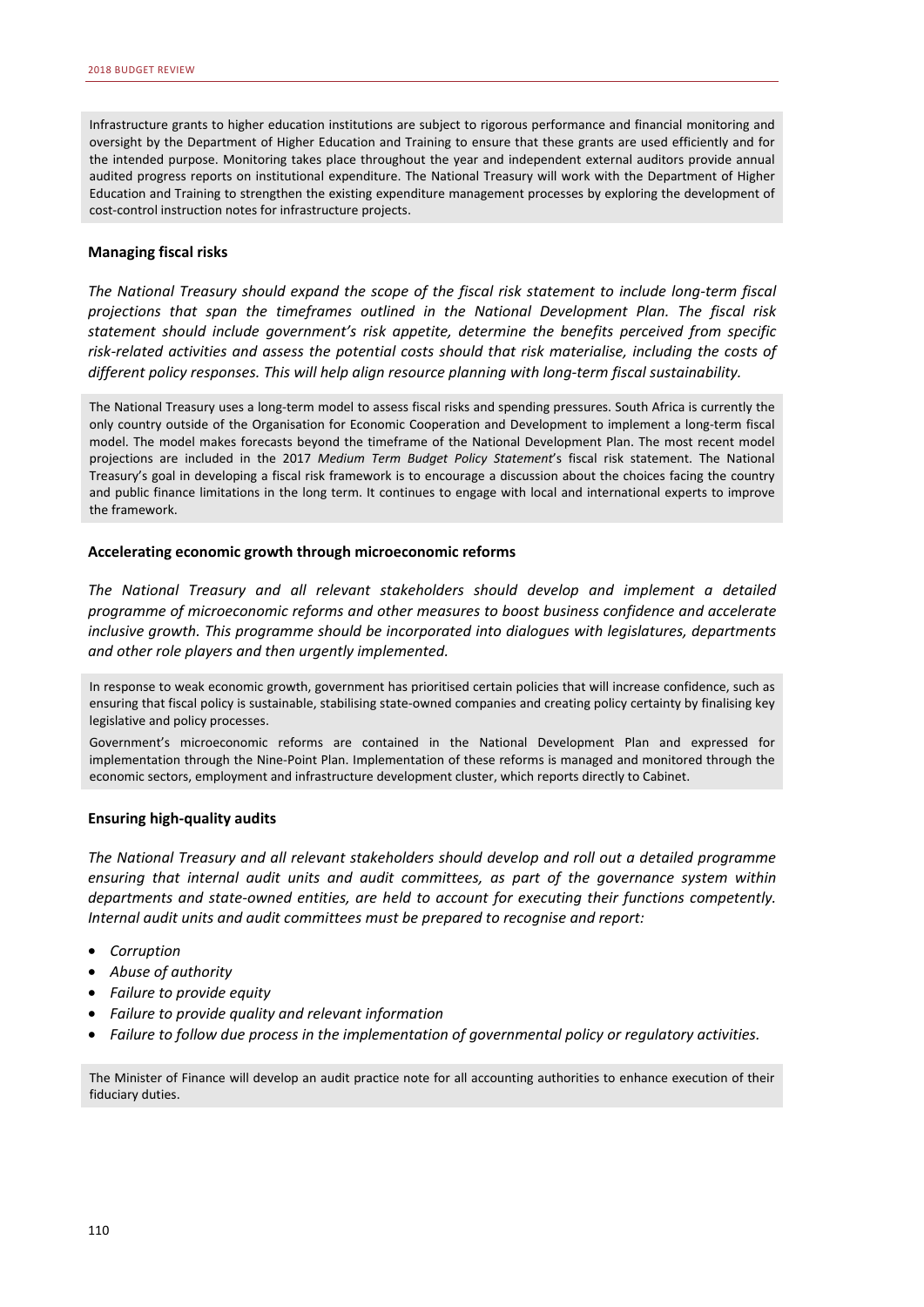*The National Treasury should ensure departments and state-owned companies comply with the reporting requirements of the Public Finance Management Act and the Municipal Finance Management Act (2003). This should include the application of consequence management for the late submission of annual financial statements.* 

The audit practice note discussed above will include a provision for consequences for late submissions of corporate plans and annual and quarterly reports. The executive authority will be required to provide reasons for late submission to Parliament and detail the disciplinary measures taken.

#### **Data improvement**

*The National Treasury, in partnership with the Department of Planning, Monitoring and Evaluation, should embark on educational outreach programmes to all departments and state entities on the importance of reliable, regular data collection and management, which is essential to good governance and infrastructure sustainability. The programme should entrench a data-driven culture to enable evidence-based, accountable decision-making from infrastructure providers and operators. The programme should also create a sense of civic responsibility and awareness about infrastructure.* 

The National Treasury collects data on a quarterly basis to monitor the performance of state-owned and public entities. Departments provide the National Treasury with information every month through the in-year monitoring process. These entities need to improve their compliance and the timeliness of their submissions so that government can make informed decisions. The executive authority of the state-owned companies must submit quarterly reports to Parliament. These reports should detail progress on capital expansion programmes, including expenditure, reasons for delays, mitigation measures to prevent falling behind on performance targets, and corrective and disciplinary actions.

#### **Turnaround of South African Airways**

*The National Treasury should help South African Airways implement its long-term turnaround strategy. This entails funding support without compromising the fiscal objectives of the state.* 

Government recapitalised South African Airways with R10 billion in 2017/18 to repay debt and provide working capital. The airline remains technically insolvent and it relies on government guarantees to achieve going-concern status. Government has issued guarantees totalling R19.1 billion to the airline, of which R11.8 billion has been used. South African Airways therefore has R7.3 billion in remaining guarantees, which it can use to source funding for its long-term turnaround plan.

#### **Managing contingent liabilities**

*The ministers of Finance, Public Enterprises, Transport and Water and Sanitation and all relevant stakeholders should develop and implement a comprehensive framework for managing contingent liabilities. Risks to the state should be minimised through a central registry that includes risk assessments, monitoring guidelines and regulations governing these. In addition, a contingency reserve should be created for guarantees and an annual report on the financial health of state-owned companies should be published. Parliament should be briefed on the use of guarantees as well as the lessons learnt for future policy choices.* 

The National Treasury has a central guarantee register where all national government guarantees are recorded. The register is updated quarterly with the latest issuances and usage of guarantees, and is published in the *Budget Review* as required by the Constitution. In 1998, Cabinet approved the formation of the Fiscal Liabilities Committee to manage government's contingent liabilities. The committee reviews all requests for guarantees before they are issued and makes recommendations to the Minister of Finance, who issues guarantees. Once guarantees are issued, the committee reviews credit risk reports on the guarantee portfolio and reports on compliance with guarantee conditions. The National Treasury conducts annual credit risk assessments on all state-owned companies that have been granted guarantees. Each entity with a guarantee is charged a fee, which is deposited into the National Revenue Fund. These fees act as a disincentive for guarantee applications and defray the costs of a call on a guarantee.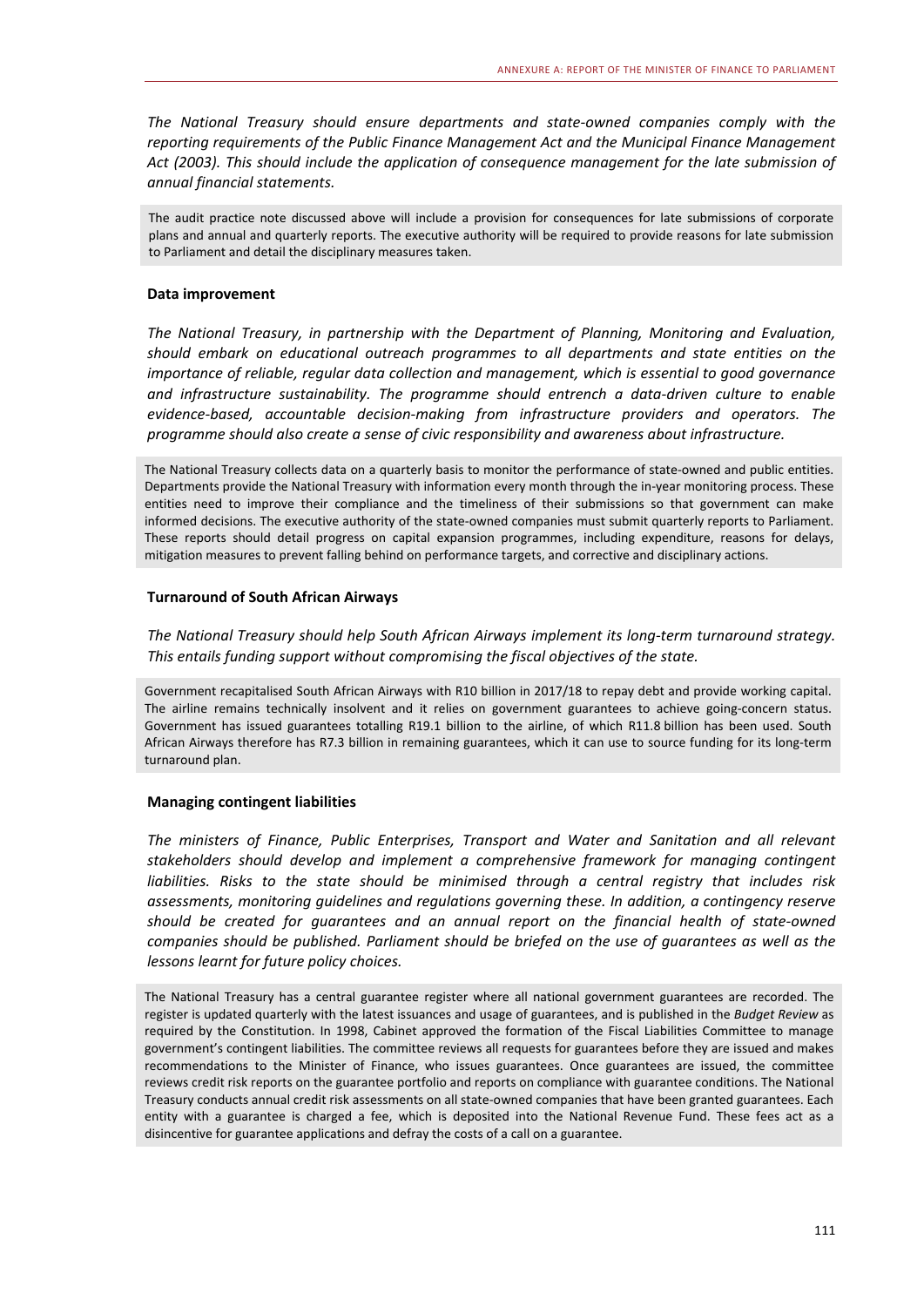# **Recommendations of the Standing Committee on Appropriations on the 2017 Adjustments Appropriation Bill**

#### **Funding for state-owned companies**

*The Minister of Finance should strengthen the conditions attached to the recapitalisation of South African Airways and the South African Post Office to minimise the risk to the state. Additional conditions could include no-bailout clauses, stricter monitoring of the companies' contingent liabilities, publishing conditions that would negate provision of government guarantees and holding boards and executives personally liable for failure.* 

Recapitalisations of South African Airways and the South African Post Office include conditions, some of which are disclosed in the 2018 *Budget Review*. Government has committed to reducing the issuance of government guarantees and determining consequences of non-compliance with guarantee conditions. The National Treasury is developing a framework that will outline the process to reduce the current level of guarantees. If approved, this framework should improve government's contingent liability exposure from guarantees.

## **Recommendations of the Select Committee on Appropriations on the proposed division of revenue and the conditional grant allocations to provincial and local spheres of government**

#### **Accelerating reviews of the provincial equitable share and the local government equitable share**

*The National Treasury should accelerate the provincial equitable share and the local government equitable share review processes to compensate for conditional grant and transfer losses incurred by provinces and municipalities so that they can continue to provide much-needed services.* 

The conditional grants are not created to compensate for shortfalls in the provincial equitable share. In line with the Constitution, the equitable share should be applied as a direct charge against the National Revenue Fund so that provinces can deliver on their mandated responsibilities. Conditional grants are created to allow local and provincial government to accelerate policy outcomes within a particular sector that align with national developmental priorities.

The ongoing review of the provincial equitable share formula is a response to concerns among provinces that allocations do not change quickly enough to reflect evolving dynamics affecting needs in their areas. Extensive consultation is increasing understanding of formulaic adjustments and ensuring that the allocations preserve stability and equity. The formula is reviewed periodically to ensure that it remains equitable. As part of the review, all available data sources for each component of the formula, including the health component, will be assessed. Any review outcomes would have to comply with prevailing legislation, and would then be implemented in future medium-term expenditure frameworks.

The current formula for local government's equitable share was introduced in 2013/14, after a review of the previous formula by the National Treasury, the Department of Cooperative Governance and the South African Local Government Association, in partnership with the Financial and Fiscal Commission and Statistics South Africa. The formula's principles and objectives were detailed in the Explanatory Memorandum to the 2013 Division of Revenue. The Budget Forum had endorsed a five-year phase-in to minimise the effect of allocation changes on municipalities, with 2017/18 as the final year of the phase-in. However, key data used in the formula is updated annually. The new formula links allocations to the service-delivery responsibilities of municipalities, but it remains the municipalities' responsibility to prioritise these funds, deliver services and maintain infrastructure.

#### **Supporting municipalities to collect debt and deliver basic services**

*The National Treasury, the South African Local Government Association and other relevant stakeholders should help municipalities to implement their debt-collection policies effectively so they can deliver basic services. The National Treasury and the South African Local Government Association must provide a progress report to the committee in the first quarter of 2018.*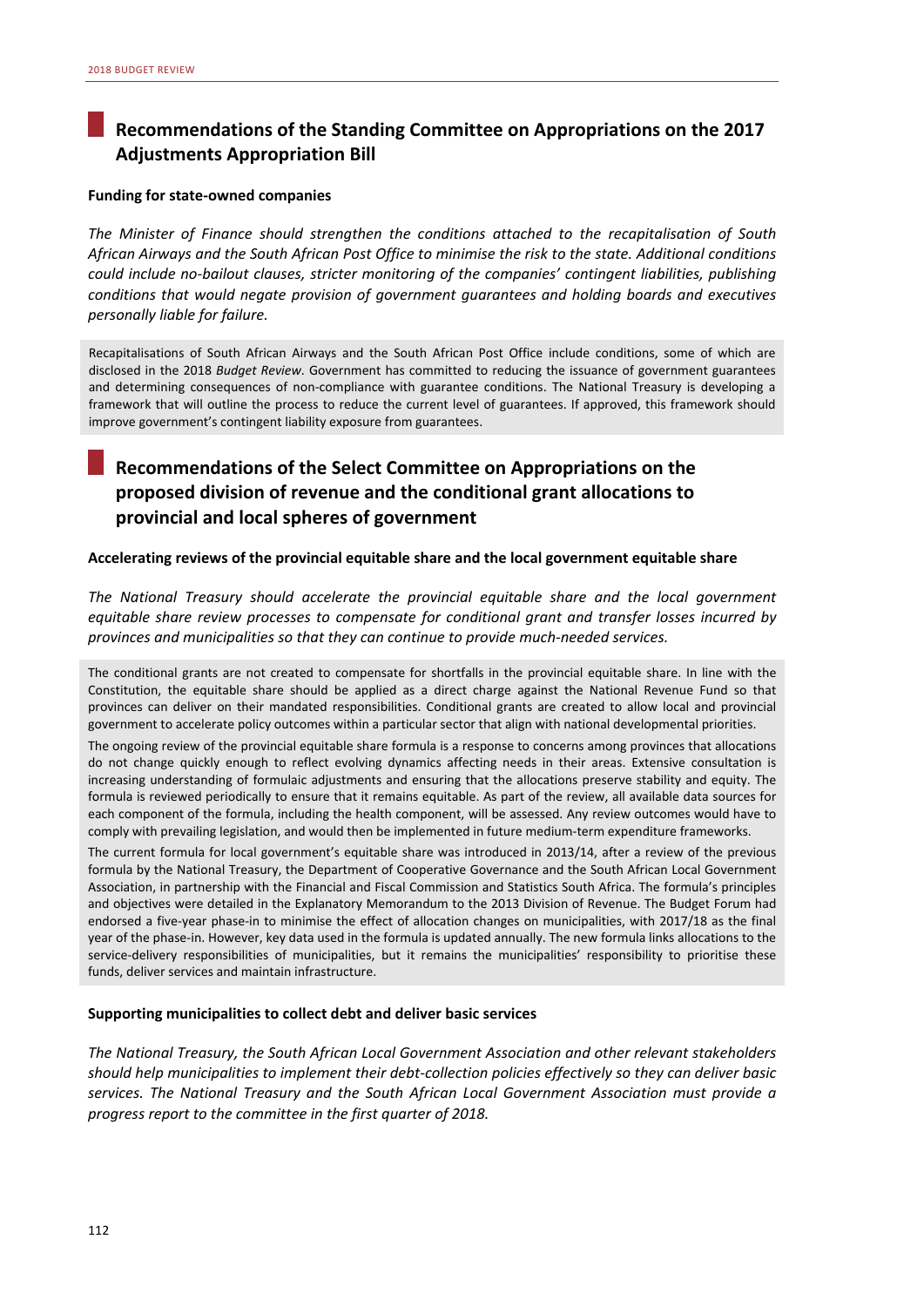The National Treasury agrees with the concern that municipalities do not collect all the revenues due to them, because of a culture of non-payment and ineffective punitive measures. The National Treasury, the South African Local Government Association and the Department of Cooperative Governance are available to provide further briefings on dates nominated by the committee.

The first step to improving the quality of billing and invoicing is to improve internal systems affecting revenue generation and collection. The National Treasury and the Department of Cooperative Governance support municipalities with these improvements so that they can fulfil their minimum responsibilities as articulated in section 95 of the Local Government: Municipal Systems Act (2000). The National Treasury has administered revenue management programmes and workshops with provincial treasury officials to build capacity in municipal billing and revenue collection.

To improve the quality of local government budget data, the municipal standard chart of accounts is being introduced. These accounts will create a general ledger to ensure more consistent classification of income and expenditure items, making this data comparable and verifiable across all municipalities. As a result, the National Treasury, provincial treasuries and other stakeholders will greatly improve their ability to monitor and analyse municipal budget and expenditure data, including the extent to which tariffs reflect costs.

#### **Improving audit outcomes in municipalities**

*The National Treasury, provincial treasuries, the South African Local Government Association and the Department of Cooperative Governance should increase support to municipalities to improve their audit outcomes in 2018, and report the plans to achieve this within three months of the adoption of this report.* 

The National Treasury agrees with the recommendation. As part of the audit process, the Auditor-General has assessed poor internal control measures as the root cause of audit findings.

Government is rolling out a customised provincial support and capacity-building programme that addresses the specific needs of each province. Provincial treasuries have finalised organisational structures appropriate to their responsibilities concerning local government (either a standalone Municipal Finance Management Act Unit or an integrated structure where the unit forms part of units in provincial treasuries responsible for sustainable resources management) and are currently addressing specific local government performance failures in their respective provinces.

The National Treasury's Municipal Finance Improvement Programme advisors will also support the chief financial officer and the municipal manager in overseeing and reporting progress to the municipal council, which is ultimately responsible for the audit outcome.

#### **Structural increases in municipal expenditure**

*The National Treasury should also indicate if there are any prospects for structural increases in expenditure to be matched by structural increases in revenue, especially in local government, given the current debt levels and poor revenue collection by municipalities*.

Although there is scope for local government to maximise its existing revenue streams and improve its revenue collection rate, the full extent of service delivery needs cannot always be met through the existing local government fiscal framework. The National Treasury is exploring a broader package of financing sources for municipalities to help them meet their developmental mandate. The package includes reviewing the municipal borrowing policy framework, setting rules for levying development charges and exploring the introduction of appropriate local taxes.

# **Recommendations of the Standing Committee on Appropriations on the 2017 Division of Revenue Amendment Bill**

#### **In-year revision of conditional grant frameworks**

*The Minister of Finance should ensure that the National Treasury effects the proposed corrections to the conditional grant frameworks that were submitted together with the bill, in accordance with section 16(4) of the Division of Revenue Act (2017):*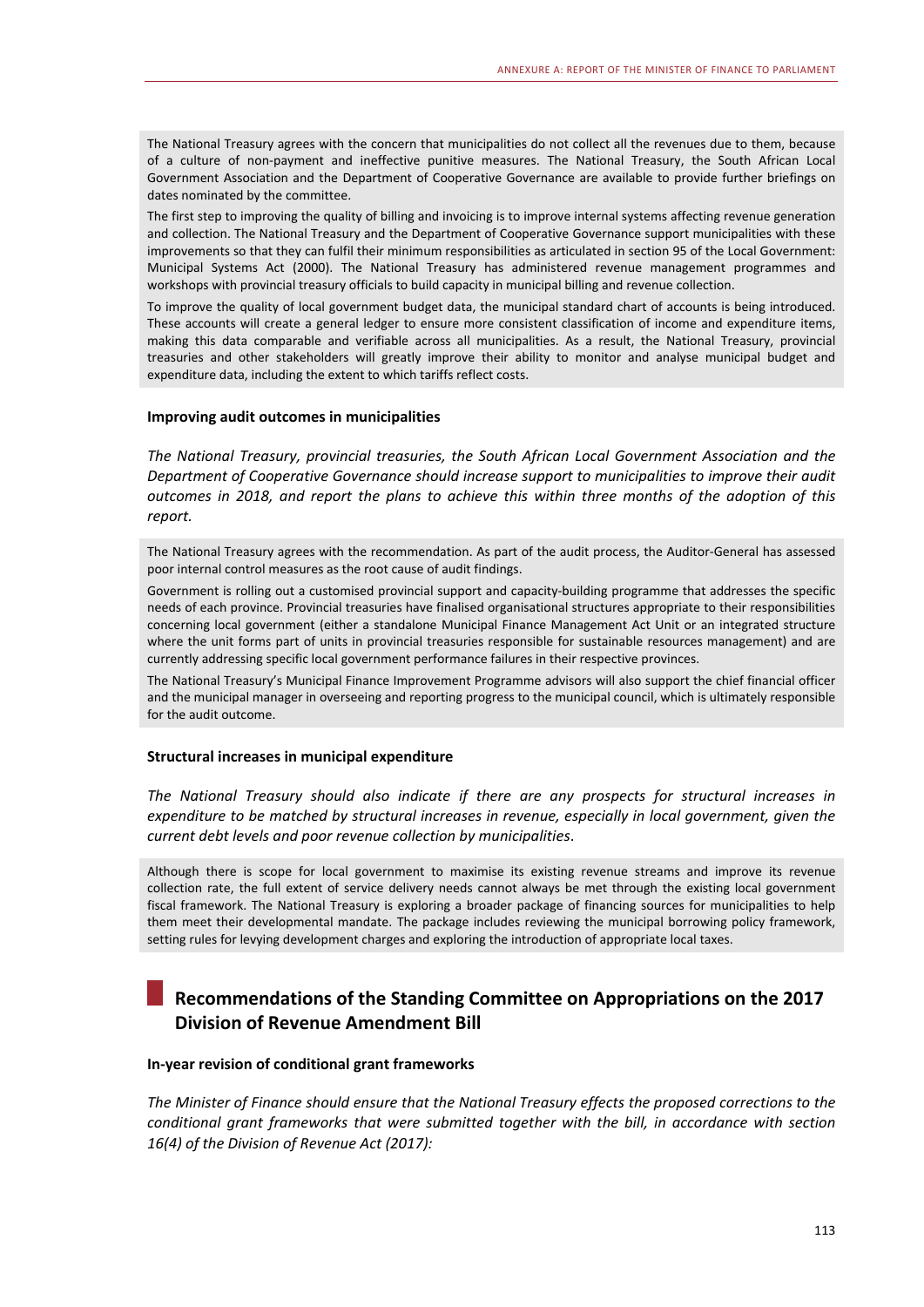- *Comprehensive HIV, AIDS and TB grant*
- *Health professions development and training grant*
- *National health insurance indirect grant (health professionals contracting component)*
- *National health insurance indirect grant (ideal clinics component)*
- *National tertiary services grant*
- *Substance abuse treatment grant.*

The corrections were implemented as recommended by Parliament.

#### **Developing and monitoring targets for municipal compliance**

*The Minister of Finance and the Minister of Cooperative Governance and Traditional Affairs should ensure that their departments and relevant stakeholders develop explicit targets, with timelines, and submit quarterly reports to:* 

- *Align funding for and functions of district and local municipalities.*
- *Design mechanisms that minimise overlap between the Municipal Systems Act and the Municipal Finance Management Act so that functional responsibilities for local government performance monitoring and oversight are clear across national and provincial treasuries and provincial departments of cooperative governance.*
- *Eliminate non-compliance with legislation, identify transgressors and apply consequences.*
- *Report on matters pertaining to improvements in municipal audit outcomes and related financial management.*

The National Treasury agrees that there is an urgent need to address the misalignment between powers and functions for an effective fiscal system. The Department of Cooperative Governance is reviewing the functional arrangements of district municipalities.

The alignment of legislation to minimise overlaps between the Municipal Finance Management Act and the Municipal Systems Act is under way, informed by the roles and responsibilities of the respective departments. The Minister of Finance and the Minister of Cooperative Governance and Traditional Affairs have mandated the new directors-general of their departments to finalise this process.

The Municipal Regulations on Financial Misconduct Procedures and Criminal Proceedings address financial misconduct and mismanagement, including processes for reporting, investigating and disciplining misconduct. The current legal framework includes mechanisms to hold councillors and municipal officials accountable for maladministration and noncompliance. The law is seldom enforced, however, and compliance remains a problem.

#### **Ring-fencing funding for and accelerating sanitation programmes**

*The Minister of Water and Sanitation and the Minister of Finance should ensure that the Department of Water and Sanitation and the National Treasury ring-fence funding for sanitation programmes, accelerate sanitation programmes and enhance capacity to deliver the bucket eradication programme.* 

The National Treasury believes that water and sanitation are inextricably linked and thus the funding should not be split. Separating these functions would complicate integrated planning and implementation. The bucket eradication programme is expected to be concluded by end-March 2019. A total of R1 billion has been reprioritised within the *water services infrastructure grant* and the *regional bulk infrastructure grant* in this regard. The *municipal infrastructure grant*  also includes conditions to prioritise funds for the reticulation aspects of the programme.

#### **Reversing the culture of non-payment across government**

*The Minister of Finance and the Minister of Cooperative Governance and Traditional Affairs should ensure that their departments and relevant stakeholders consult broadly and develop initiatives to reverse the culture of non-payment across the three spheres of government.*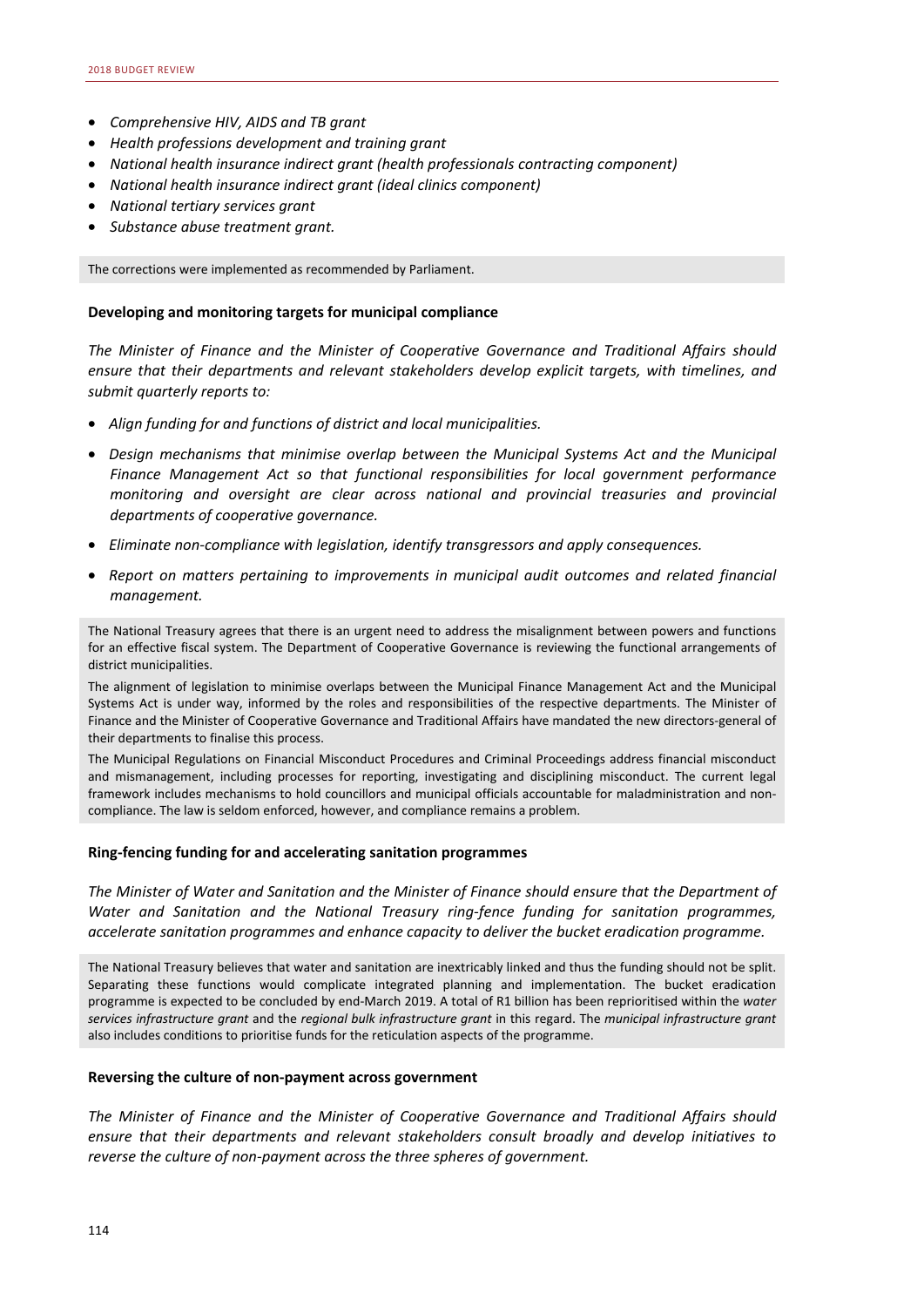The National Treasury agrees that this is a major concern. The Presidential Coordinating Committee is discussing the culture of non-payment across the three spheres of government, and possible measures to reverse the trend.

# **Recommendations of the Select Committee on Appropriations on the 2017 Division of Revenue Amendment Bill**

#### **Timely approval of rollover funds**

*The National Treasury should effectively manage rollovers and approve them in time for the receiving provinces or municipalities to spend without compromising service delivery.* 

The recommendation is supported. Section 21 of the 2017 Division of Revenue Act stipulates that only committed or identifiable projects would be considered for rollover funding purposes. The National Treasury instituted measures to ensure that rollover funds would be used correctly, including evidence that the project is under way and submission of a progress report on each project. Without this proof, the funding application is rejected. The provincial process begins with provincial treasuries requesting rollovers from the National Treasury on 30 April each year. After assessing the requests, the National Treasury finalises rollover amounts in consultation with provincial treasuries, based on valid commitments. Approved rollovers are then communicated to provinces within the first three months of every financial year, so provinces have the rest of the year to spend and deliver services for which rollovers have been approved.

For municipalities, the application process is outlined in the Municipal Finance Management Act budget circulars. For the 2016/17 municipal financial year, the rollover funding process was concluded in the middle of October 2017, which is three months after the start of the new municipal financial year. Municipalities are expected to manage projects effectively and to reprioritise funds during the rollover funding approval period. Once the approval is granted, municipalities have almost nine months to spend their approved rollover funds.

#### **Resolving debt owed to Eskom by municipalities and provinces**

*The committee recommends that the Department of Planning, Monitoring and Evaluation, the National Treasury, the South African Local Government Association, the Department of Cooperative Governance and Eskom should prioritise resolving the debt owed to Eskom by municipalities and provinces. The stakeholders mentioned above should develop an action plan with timeframes, and report to the committee on their progress within three months of this report.*

This recommendation has been referred to the Minister of Cooperative Governance and Traditional Affairs, who is the chairperson of the Inter-Ministerial Task Team on constitutional matters relating to electricity reticulation, distribution and supply. The task team already has a work programme that addresses Eskom's outstanding debt.

#### **Addressing the culture of non-payment and improving revenue collection**

*The National Treasury and relevant stakeholders should aggressively implement initiatives to improve revenue collection and address the current culture of non-payment. The Minister of Finance and the Minister of Cooperative Governance and Traditional Affairs should provide strategic leadership and address governance issues in provinces and municipalities.* 

The National Treasury agrees that all organs of state and public entities should aggressively implement initiatives to improve revenue collection. The National Treasury supports provinces in monitoring their own-revenue strategies and improving their revenue collection, including ensuring an optimal mix of service providers collecting revenue on behalf of provinces. To strengthen local government revenue management, the National Treasury and the provincial treasuries will be rolling out a project to assist municipalities with appropriate tariff-setting and effective collection systems. Through this intervention, technical advisors for revenue management will be deployed to provincial treasuries within the framework of the Municipal Finance Improvement Programme III. The advisors will support the implementation of provincial and municipal revenue management initiatives.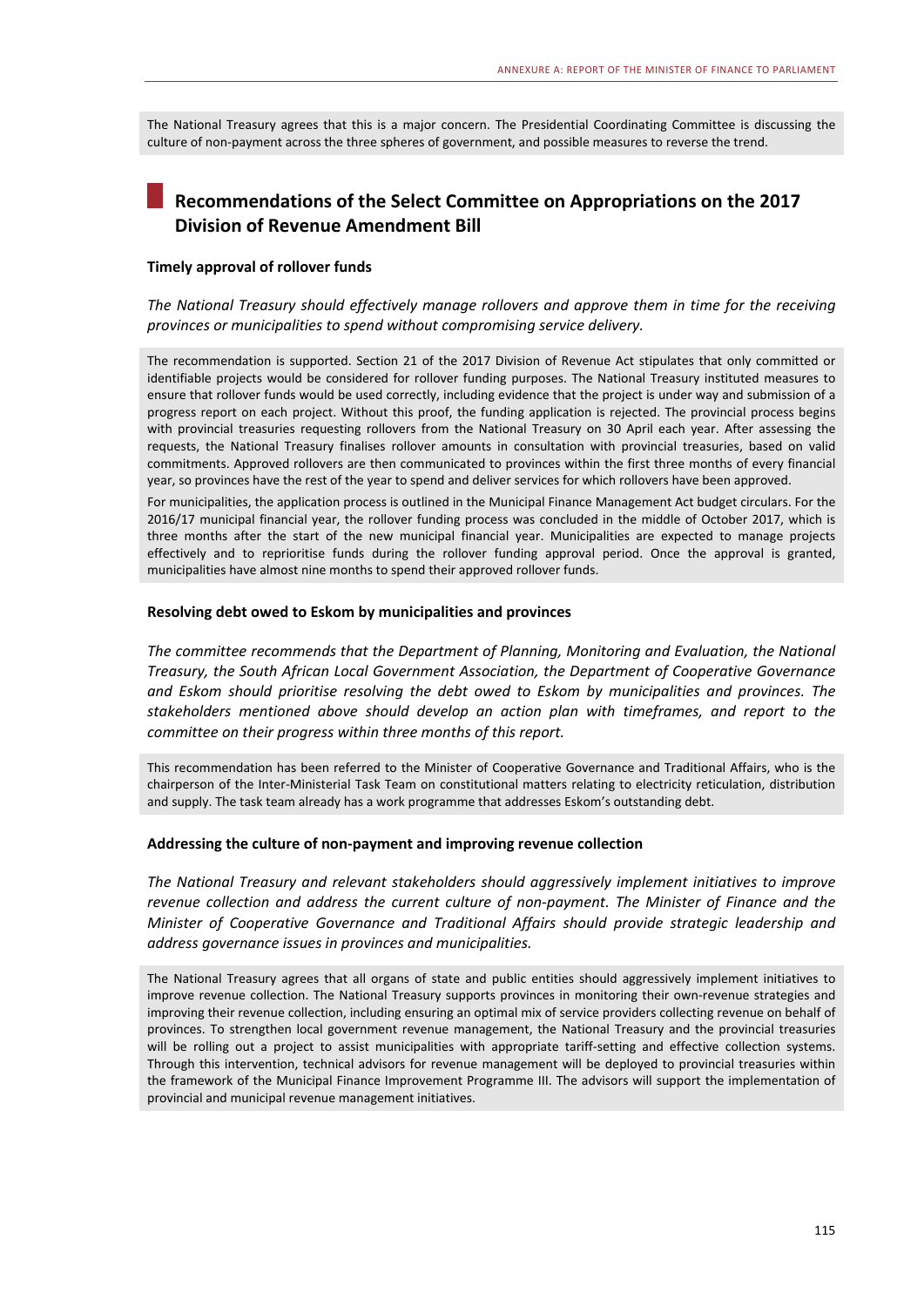#### **Strengthening delivery of timely, high-quality services**

*The state needs to enhance the timely delivery of quality services. The National Treasury and the national and the provincial departments of Cooperative Governance should strengthen support provided to provinces and municipalities for expenditure of conditional grants and capital and report their progress to the committee.* 

The National Treasury supports this recommendation. Together with sector departments, it provides extensive capacitybuilding support to the provinces and municipalities. Several programmes and conditional grants aim to strengthen capacity in local government, including the Municipal Infrastructure Support Agent, the Municipal Finance Improvement Programme, the *financial management grant* and the *municipal systems improvement grant*. Several conditional infrastructure grants also include specific provision for a portion of their funds to be used to build capacity. There is a substantial allocation of resources for capacity-building in the budget. Over the next three years, government will consider increasing the efficiency of these multiple allocations by understanding and improving how they affect the actual capacity of provincial departments and municipalities.

#### **Improving spending on the municipal infrastructure grant**

*The committee recommends that the National Treasury supports municipalities to improve spending on the municipal infrastructure grant. The National Treasury should also review the policy of withholding conditional grants and their reallocation to other municipalities. Reallocation to municipalities with perceived spending capacity does not necessarily address the core problem. Furthermore, redirecting funds away from underperforming and underspending municipalities could have unintended consequences.* 

The National Treasury supports this recommendation. The Department of Cooperative Governance is working to strengthen the coordination structures of the *municipal infrastructure grant* and ensure that all relevant departments actively participate in these structures. The Department of Cooperative Governance has also reprioritised additional resources to strengthen capacity and municipalities can increase their own capacity by allocating up to 5 per cent of the grant allocation to their project management unit.

The provisions for reallocating funds are not meant to be punitive. They are the final step after all efforts to assist an underperforming municipality have been exhausted. The reallocation of funds facilitates service provision by ensuring that municipalities with registered projects that are ready for implementation are prioritised. If a local municipality underperformed, then its funds can be transferred to the district municipality to complete the local municipality's project.

#### **Addressing misalignment in the Municipal Systems Act and the Municipal Finance Management Act**

*The National Treasury and the Department of Cooperative Governance have made progress in addressing misalignment between the Municipal Systems Act and the Municipal Finance Management Act. The committee urges the two parties to resolve this matter speedily. The ministers should finalise outstanding issues and table the amendment bill(s) in Parliament.* 

The alignment of legislation to minimise overlaps between the Municipal Finance Management Act and the Municipal Systems Act is under way. The Minister of Finance and the Minister of Cooperative Governance and Traditional Affairs have mandated the new directors-general of their departments to finalise this process.

#### **Eliminating unfunded municipal budgets**

*The National Treasury and the Department of Cooperative Governance should exercise effective fiscal oversight over municipal budgets. The Minister of Finance and the Minister of Cooperative Governance should provide strategic political intervention and implement consequences for unfunded budgets. The two ministers should provide the committee with a progress report on the Back to Basics project. The Department of Cooperative Governance should provide an intervention plan with timeframes for improving performance and eliminating unfunded municipal budgets.*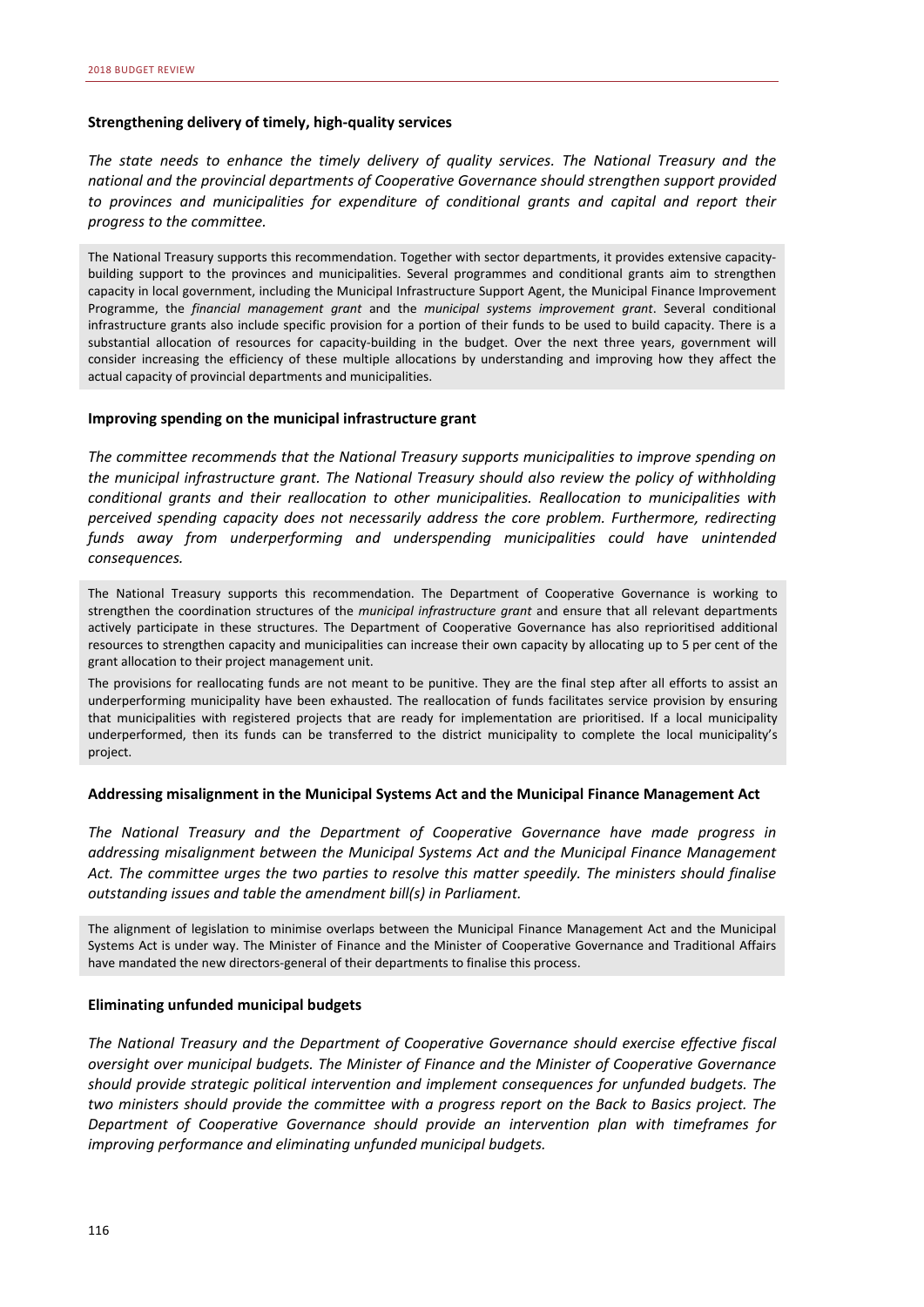A funded budget is funded by cash surpluses from previous years and revenues realistically anticipated for the year. In terms of the Municipal Finance Management Act, a municipal budget must be funded before a municipal council can adopt that budget for implementation. It is a common municipal practice to overstate or inflate revenue projections when preparing an annual budget. Revenue estimates are seldom underpinned by realistic or realisable revenue assumptions, which results in cash flow difficulties. For example, the 2017/18 municipal operational deficit is R3.3 billion. If revenue underperforms projections, municipalities need to reduce expenditure.

The Constitution and the Municipal Finance Management Act mandate the provinces to intervene and place a municipality under administration if there is a financial crisis. In cases where expenditure exceeds revenue or there are problems making payments, the provinces may decide whether or not to intervene.

This recommendation has been referred to the Minister of Cooperative Governance and Traditional Affairs, who will elaborate further on the Back to Basics programme. The programme developed three categories of municipal performance for action to recognise good performance and ensure appropriate consequences and support for underperformance. The programme has resulted in municipality-specific action plans, including a financial component for which treasuries are responsible.

#### **Supporting municipalities in spending and service delivery**

*The National Treasury, provincial treasuries and the Department of Cooperative Governance should provide comprehensive support to underperforming municipalities that lack the capacity to spend their allocated budgets. This support would ensure that services are delivered as intended.* 

The National Treasury shares the committee's concern about additional support for underperforming municipalities. National government has a constitutional duty to support municipalities and build their capacity. Measures include capacity-building conditional grants and technical support through institutions such as the Municipal Infrastructure Support Agency. There are national programmes to build capacity in financial management and help stabilise institutional and governance systems.

There are a range of factors contributing to widespread financial instability in municipalities, including skills shortages, challenges in organisational structures and temporary incumbents in critical positions. The problem is compounded by ineffective councils and governance structures, and financial mismanagement. Many municipalities are politicised and poor relationships between the municipal leadership and the regional political leaders complicate governance.

Government intends to introduce a conditional grant in the outer years of the 2018 MTEF period to help municipalities facing financial crises. The grant will be made available to municipalities that have demonstrated a strong commitment to undertake reforms.

#### **Filling municipal managerial vacancies**

*The longstanding issue of filling vacant municipal manager and chief financial officer positions in municipalities should be addressed. The Department of Cooperative Governance and the National Treasury should develop short- to medium-term action plans to address this matter and report their progress to the committee.* 

The National Treasury supports this recommendation. It is available to provide a briefing on dates nominated by the committee. Filling these vacancies should be fast-tracked with competent managers. Accountability is weaker in municipalities where the position of municipal manager is vacant or occupied by an acting incumbent, as an acting manager is less inclined to make decisions. The absence of a suitably competent chief financial officer presents a risk to sound financial management.

#### **Responding to recommendations from the Financial and Fiscal Commission**

*The National Treasury should respond to and, where applicable, implement the Financial and Fiscal Commission's recommendations.* 

The Constitution requires that the commission's recommendations be considered before tabling the division of revenue. Government's responses to the relevant recommendations are provided in part 3 of Annexure W1 of the Division of Revenue Bill (2018). The relevant national departments are considering the other recommendations and they will respond directly to the commission.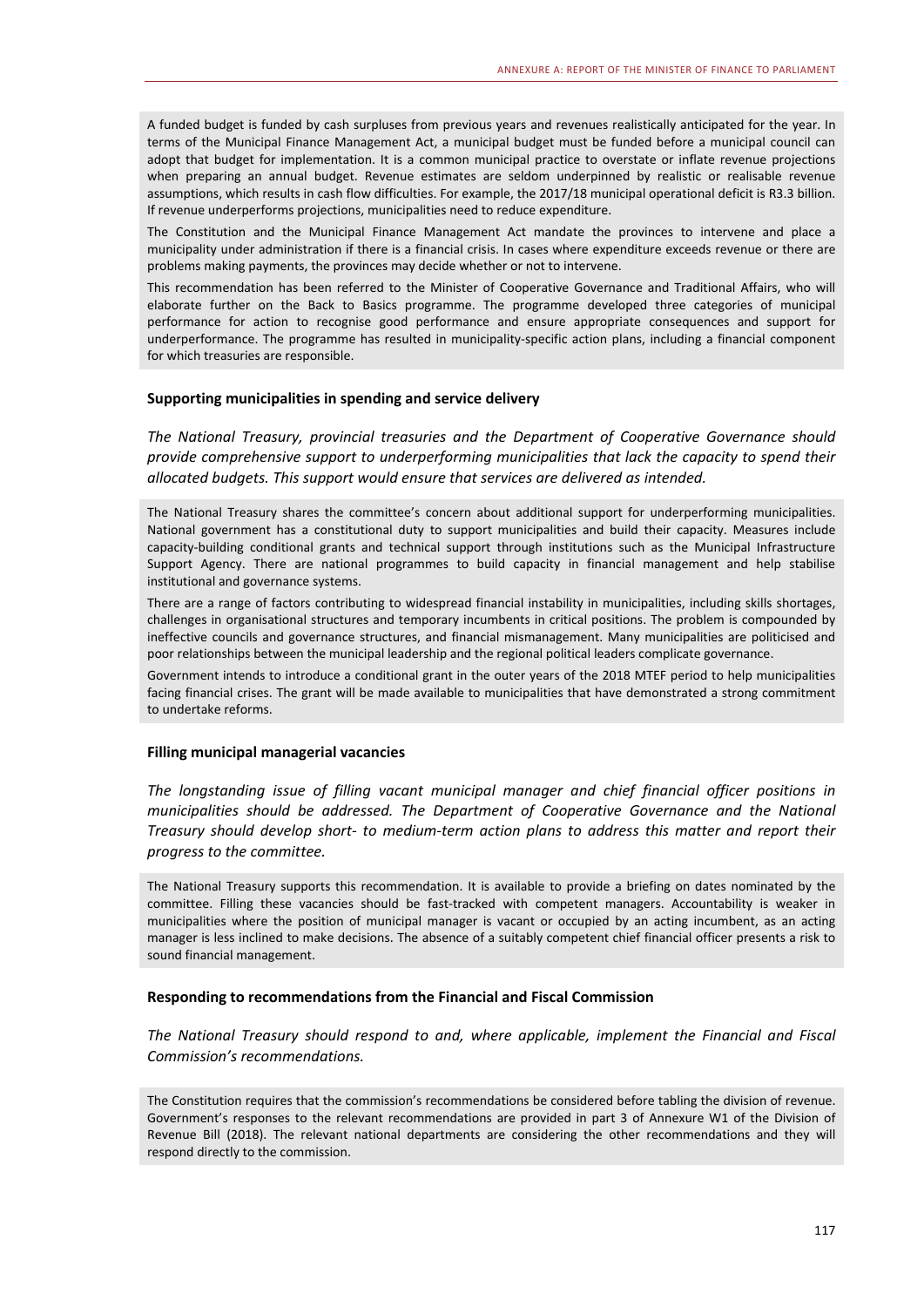# **Recommendations of the Standing and Select Committees on Finance on the 2017 Revised Fiscal Framework**

#### **Improving supervision of revenue collection**

*The committee recommends that the South African Revenue Service and the National Treasury report in greater depth on revenue collection progress in their quarterly briefings.* 

The National Treasury publishes monthly tax revenue collections made by the South African Revenue Service, in line with section 32 of the Public Finance Management Act. Tax revenues are reported in detail according to tax type. The National Treasury and South African Revenue Service officials will endeavour to use this information and provide more in-depth revenue analysis on the in-year performance of tax revenue collections in their quarterly briefings to the committee.

#### **Optimising government's borrowing strategy**

*The National Treasury should develop and implement a credible debt management strategy to monitor the "debt trap" and report to the committee quarterly. In addition to providing fiscal policy certainty, the Minister of Finance should indicate the timeframes and the levels at which debt is expected to stabilise. The minister has indicated that the debt-to-GDP ratio need not reach 60 per cent if government implements structural reforms. This must be done by government as a whole rather than by the National Treasury alone. However, the National Treasury should still report on its role in the reforms in its quarterly briefings, and the committee will hold it accountable where applicable.* 

Government borrows to finance spending designated by Parliament or the Constitution. The Constitution requires that a deficit funding plan be included in the national budget. A high-level plan is included in the *Budget Review* as the specifics are market sensitive. The National Treasury also publishes an online annual debt management report on its website. The funding strategy reflects a balance between funding costs and debt management risks. The main choices are the proportions of domestic and international funding, the tenor of the funding instruments and the drawdown of cash balances. With the assistance of the World Bank, government has developed strategic risk benchmarks for refinancing, interest, inflation and currency risks. The benchmarks are indicators of the preferred medium-term structure of government's debt portfolio in meeting liquidity needs subject to the cost and risk of various funding alternatives.

#### **Preserving the expenditure ceiling**

*Considering the R3.9 billion breach of the expenditure ceiling, the National Treasury should review spending to identify savings, including a review of departmental programmes that have failed to achieve their intended objectives over a reasonable period of time, as well as a reduction in duplicated functions in line departments and implementing agencies. The National Treasury should also enhance oversight over these agencies. Progress should be reported to the committee on a quarterly basis.* 

Since 2013, the National Treasury has been producing performance and expenditure reviews through the Government Technical Advisory Centre. The reviews are published on the centre's website. They follow an internationally recognised methodology for quantifying, assessing and improving the cost effectiveness of public policy, including analysis of expenditure and programme performance data. Performance and expenditure reviews help identify more effective public expenditure options and assess the cost implications of legislation. Where policy is weakly formulated or institutions are not properly aligned for programme objectives, policymakers can use the review findings to reconfigure policies, institutions and activities. In this way, the reviews improve budget planning and reporting.

#### **Satisfying the demands of credit-ratings agencies**

*The Minister of Finance should have a plan for managing the credit-ratings agencies and keep the public and the committee informed. Upfront and timely policy statements on policy issues would assist in restoring confidence in the South African economy and trust in government.*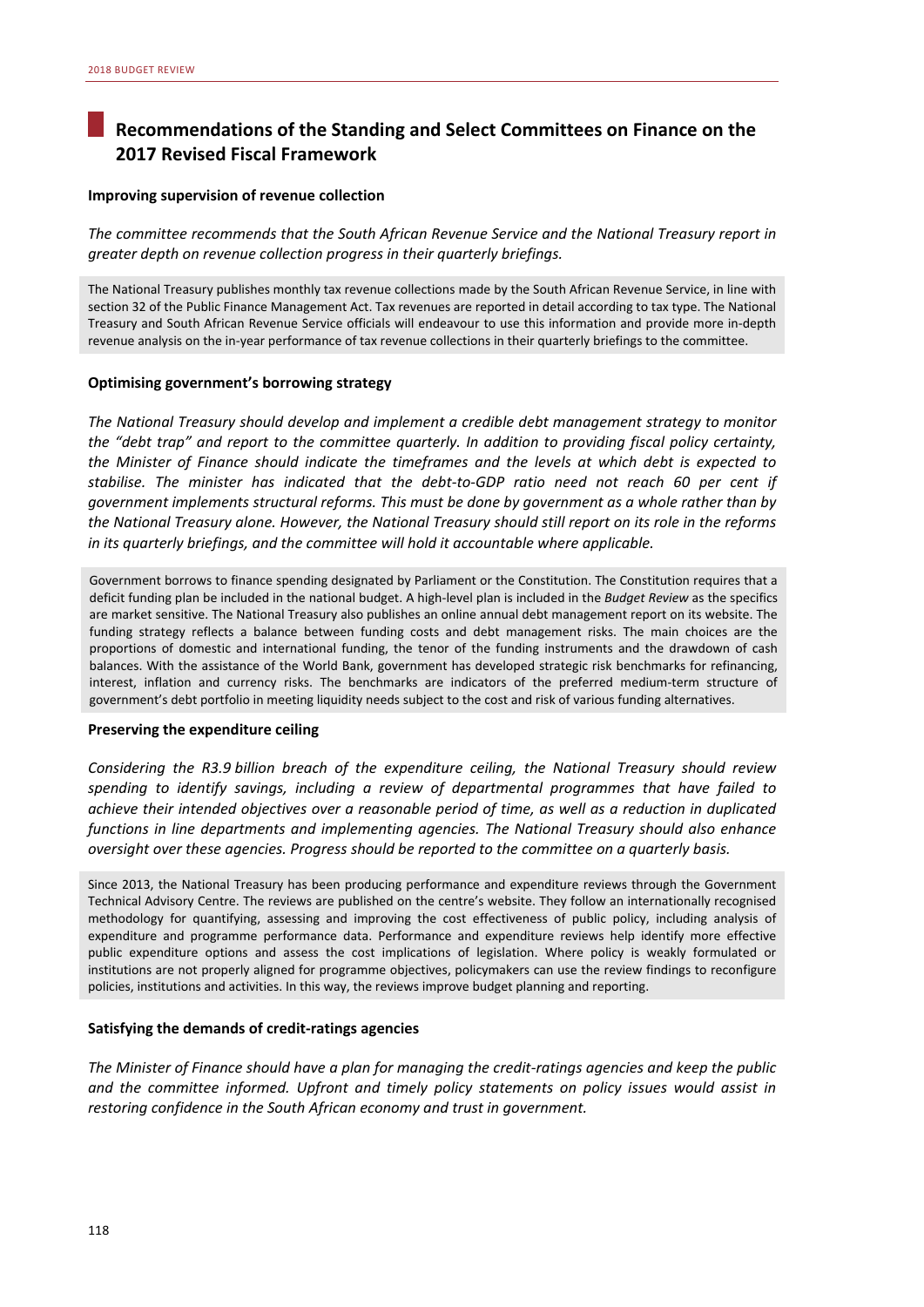The National Treasury has developed communication and process plans for managing engagements with the ratings agencies. The same information on sovereign rating developments is provided to the public and the finance committees. This plan is executed at policy events such as the State of the Nation Address, the *Budget Review*, and the *Medium Term Budget Policy Statement*. The communications campaign uses television stations, print media, social media and online publications. The process plan includes conference calls with the ratings agencies on the days that the budgets are tabled in February and October to ensure that the agencies get timely information from policymakers. Officials from the National Treasury also hold face-to-face meetings with the ratings agencies, conduct international road shows and attend meetings of the International Monetary Forum and the Group of 20. The National Treasury has also partnered with the departments of Energy, Public Service and Administration, Public Enterprises, Economic Development, and Trade and Industry to address issues raised by the agencies.

#### **Ending corrupt practices at the state-owned companies**

*The committee requires a progress briefing on the commitment of the Minister of Finance to improve government oversight of state-owned companies. Oversight challenges include appointing effective board members, ensuring that boards appoint competent managers, tackling wastage and corruption,*  and, crucially, acting against entities that are not performing. The committee urges that stringent *conditions for bailouts be finalised as soon as possible.* 

All state-owned entities and development finance institutions will report on performance indicators on compliance with their memorandum of incorporation, the Public Finance Management Act, regulations from the National Treasury, the Companies Act (2008) and the King reports on good governance. Any transgression will require the company's board to provide Parliament with detailed reports of all incidents relating to corrupt practices and disciplinary actions taken against the perpetrators. The JSE is reviewing the requirements for bond listing by state-owned companies, in line with the requirements for listing of equities. Its focus will be on the competence and proper appointment of boards.

#### **Increasing penalties for wasteful expenditure**

*The National Treasury should increase penalties for unauthorised, irregular and wasteful expenditure, which places unnecessarily pressure on the fiscus.* 

The National Treasury does not have authority to impose penalties for irregular expenditure. Remedial actions are the responsibility of accounting officers and authorities. The National Treasury will only condone irregular and wasteful expenditure after the accounting authorities demonstrate they have taken appropriate action.